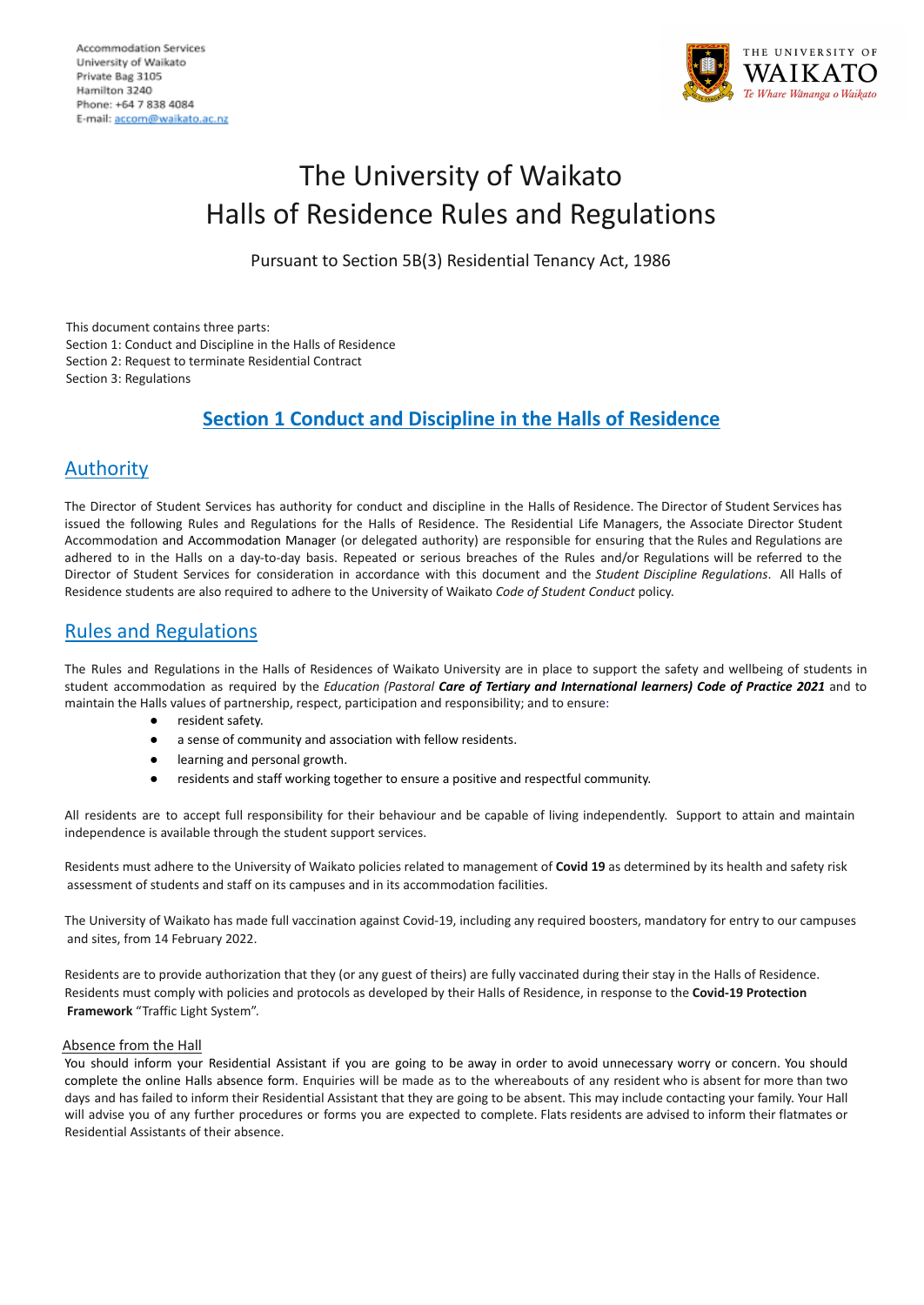### Alcohol

The following rules and regulations in relation to alcohol may change during the currency of the contract to reflect any applicable **changes to current alcohol related legislation.**

The alcohol policy for the Halls does not attempt to prevent drinking but rather to foster a responsible approach by those who choose to use alcohol. However, the excessive consumption of alcohol by some residents sometimes disrupts the communal life of the Halls. Residents whose drinking behaviour is causing concern within the Hall will be encouraged to seek assistance to deal with the problem and may face disciplinary action.

Alcohol may only be consumed in the Halls of Residence between 6.00pm and 10.00pm daily.

Residents living in fully catered accommodation can only consume alcohol where there are five people or less in the room. Irrespective of the number of residents in the room (five or less), resident's must be quiet and give consideration to other resident's and the Hall community.

The following regulations apply to the use of alcohol in the Halls:

- Residents must be 18 years of age or older to possess or consume alcohol in the Halls
- In the fully catered Halls, alcohol can only be consumed within a residents bedroom where there are 5 people or less in the room
- · In a self-catered flat, flatmates may drink quietly in their lounge so long as they are not disturbing other residents
- Residents can only possess or consume bottled wine (standard sized), bottled or canned beer, ciders and RTD's (Ready to drink spirits and mixers) under 500 millilitres in volume
- All empty bottles and cans must be removed daily from each room for recycling
- · Any behaviour, games, apparatus, product or activity that promotes unsafe drinking practices or "binge drinking" is prohibited in the Halls
- Residents are responsible for the behaviour of their guests' and their complying with the alcohol regulations
- From time to time alcohol bans may be imposed on an individual, group or a total Halls ban
- · An individual will be deemed to have consumed too much alcohol and may face disciplinary action if they are:
- Being noisy and/or abusive to any person
- Being obstructive or non-compliant to any staff member carrying out their duties
- Places themselves or others at risk through their actions
- Damages, or is likely to damage the property of others including Halls property
- Cannot respond to instructions given by staff
- Cause a mess that needs to be cleaned by another person

## Minor breaches of the Rules and Regulations regarding alcohol will be dealt with under the 'Alcohol Management Three Strikes Policy'. Serious or repeated breaches of the Rules and Regulations regarding alcohol will be dealt with by the Associate Director Student **Accommodation in consultation with the Director of Student Services. This policy states:**

#### Alcohol Management Three Strikes Policy

a. The first report of an alcohol related incident may result in the resident being seen by the Residential Life Manager. The Residential Life Manager may issue a first strike, impose an alcohol ban and/or impose a period of community service.

b. The second report of an alcohol related incident may result in the resident being seen by the Residential Life Manager. The Residential Life Manager may issue a second strike, impose an alcohol ban and/or impose a period of community service. A second strike will be reported to the Associate Director Student Accommodation. The matter may be treated pastorally, if appropriate.

c. A third report of an alcohol related incident will result in the resident being referred to the Associate Director Student Accommodation. The resident faces the possibility of being transferred to another Hall, having their residency terminated, being fined, plus any other measure the University may impose. If termination of residency is being considered the decision will be made by the Director of Student Services.

All alcohol related incidents requiring additional cleaning of a room, or area of the Halls will result in the individual responsible being fined \$75.00 plus additional necessary cleaning costs. If the individual responsible cannot be identified then the charges will be made to the floor/block/Halls

### Assistance Register

Any resident who feels they may require special assistance in an emergency must provide relevant information to the Hall Office before taking up residence in the Hall. This may include any medical problems, i.e. asthma, or any disability which affects hearing, vision or mobility. Should a resident develop any condition during the course of the year, they must inform the Hall Office immediately to ensure that staff are aware assistance may be required.

### Bicycles

Bicycles must not be taken into the accommodation buildings of the Hall for health and safety reasons. Bicycles can be stored in the bicycle racks or bicycle sheds and should be fitted with an anti-theft device.

#### Candles, Incense or any smoke/steam making device

Candles, incense and smoke/steam making devices pose a fire risk and may set off the alarms in the rooms and are not permitted. Any Resident responsible for a fire alarm being activated through unauthorised use of these items will be charged the Fire Service callout. Residents are warned that the cost could be over \$1,000 for Fire Service callouts.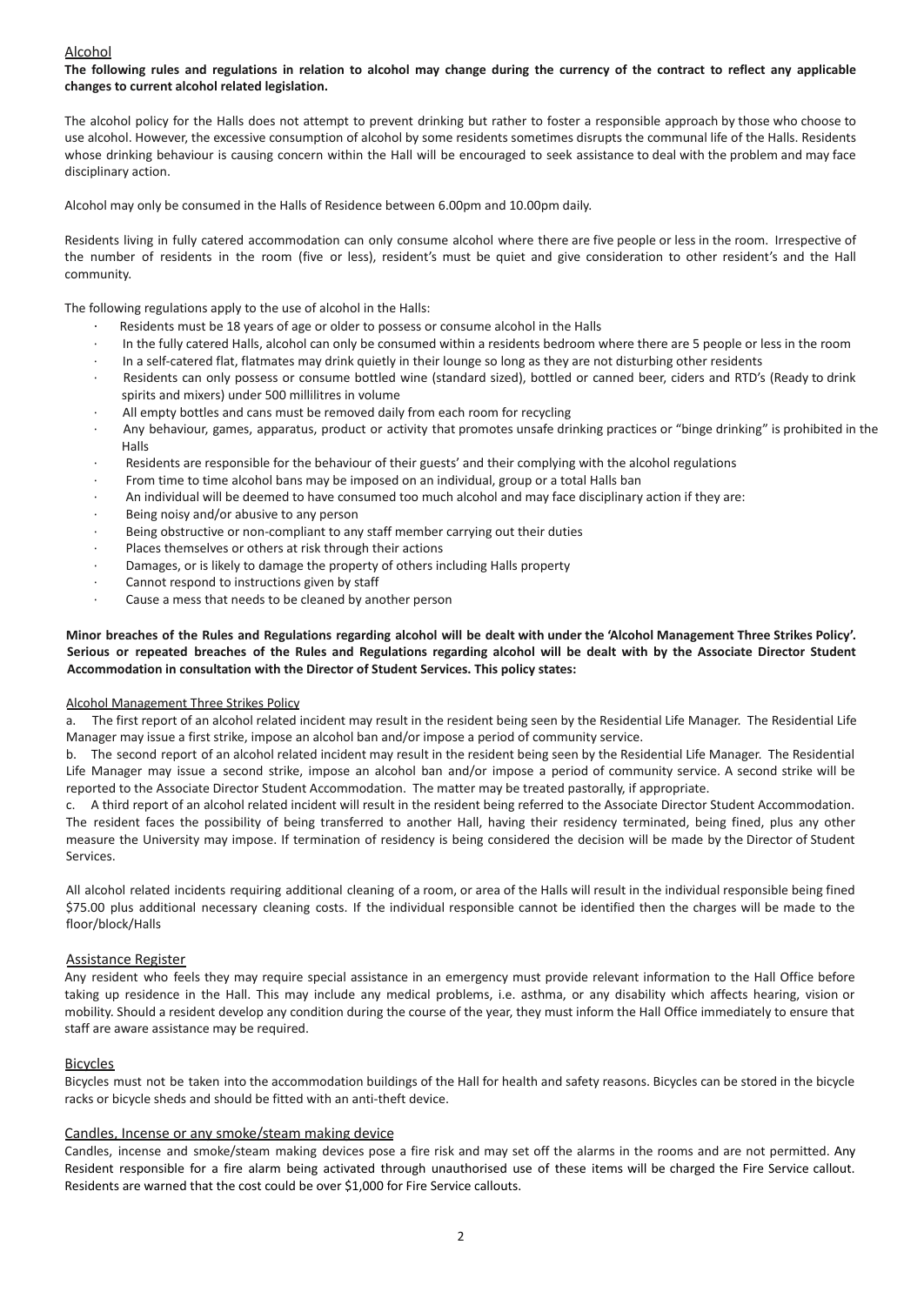# Canvassing

No organisation or individual (including residents) may place leaflets under doors, put posters on notice boards, sell tickets/items or canvass inside the grounds or buildings of the Hall without the express permission of the Residential Life Manager and the Associate Director Student Accommodation.

# Checking Out

Residents who fail to observe check-out procedures when departing from their Hall, will be charged according to the staffs' assessment of damages. Residents who are not ready to check out at their appointment time will be charged a late check-out charge at the discretion of the Residential Life Manager.

# Cleaning – (Fully-catered: College Hall, Student Village and Bryant Hall)

All residents are expected to maintain a reasonable level of personal hygiene.

Residents are responsible for cleaning their rooms and keeping them tidy. Housekeepers, where practicable, enter rooms weekly to vacuum and will also clean the communal areas of the Hall (corridors, bathrooms, kitchenettes, lounges) provided they are kept tidy.

Any resident who is responsible for mess or stains beyond normal wear and tear will be required to pay the costs of any extra cleaning necessary, whether carried out by staff or outside contractors. Costs range from \$50.00 upwards.

### Cleaning – (Self-catered flats/cottages/studios)

Rooms and communal areas of the flats are the responsibility of the residents. Removal of rubbish is the responsibility of the flat residents, as is maintaining a reasonable standard of cleanliness which meets the standard of the Residential Life Manager or nominee.

A Housekeeper will enter the flat/cottage on a regular basis, usually weekly to inspect. Failure to maintain a reasonable standard of cleanliness will incur a cleaning fee shared equally between the residents of the flat. The fee will be set at the discretion of the Residential Life Manager or will be set at the actual cost incurred by the University engaging commercial cleaners.

### Dining Rooms

It may not be possible for the Hall caterers to meet all specialised dietary requirements. It is your responsibility to ensure that you have written confirmation from the Accommodation Office that your specific dietary requirements can be met before you accept and sign your contract. Please contact the Accommodation Office on accom@waikato.ac.nz with any enquiries regarding this issue.

Residents use their Student ID card to show their entitlement to eat in the Hall Dining Room. These must be presented at each meal. If a resident loses his/her card, they may be issued with a temporary card for use in the Dining Room.

A vegetarian option is available, but residents who choose this option must remain with that option for the year; however, they may change at the end of the first semester if they advise the Hall Office. Applicants who have a specific food requirement, such as vegan or halal diets, should inform the Accommodation Services Office when applying for Hall accommodation.

Early breakfasts, packed lunches and late dinners (to fit in with lectures, teaching practice or sporting events) are provided by the caterers. Residents must pre-book these meals at least one day before they are required. Resident guests may purchase meals from the staff of the Hall office during office hours.

### Residents must:

- · Present their card at the servery in the Dining Room
- Be in the Dining Room for the purpose of eating a meal only
- · Ensure that resident guests are only in the Dining Room for the purpose of eating a meal
- Ensure that resident guests pay for any meal they consume in the Dining Room
- Direct any concerns regarding the food to the Hall
- Adhere to a reasonable standard of dress
- For health & safety reasons, appropriate footwear should be worn

#### Residents must not:

- Sit, or place hats/clothing, on the tables
- Throw anything in the Dining Room
- · Drink alcohol in the Dining Room without the permission of the Hall Residential Life Manager
- Be in the Dining Room while intoxicated
- Remove food from the Dining Room unless it is a piece of fruit, a packed lunch or a meal for a sick resident
- Lend their coded card to anyone else
- Be rude or abusive to kitchen staff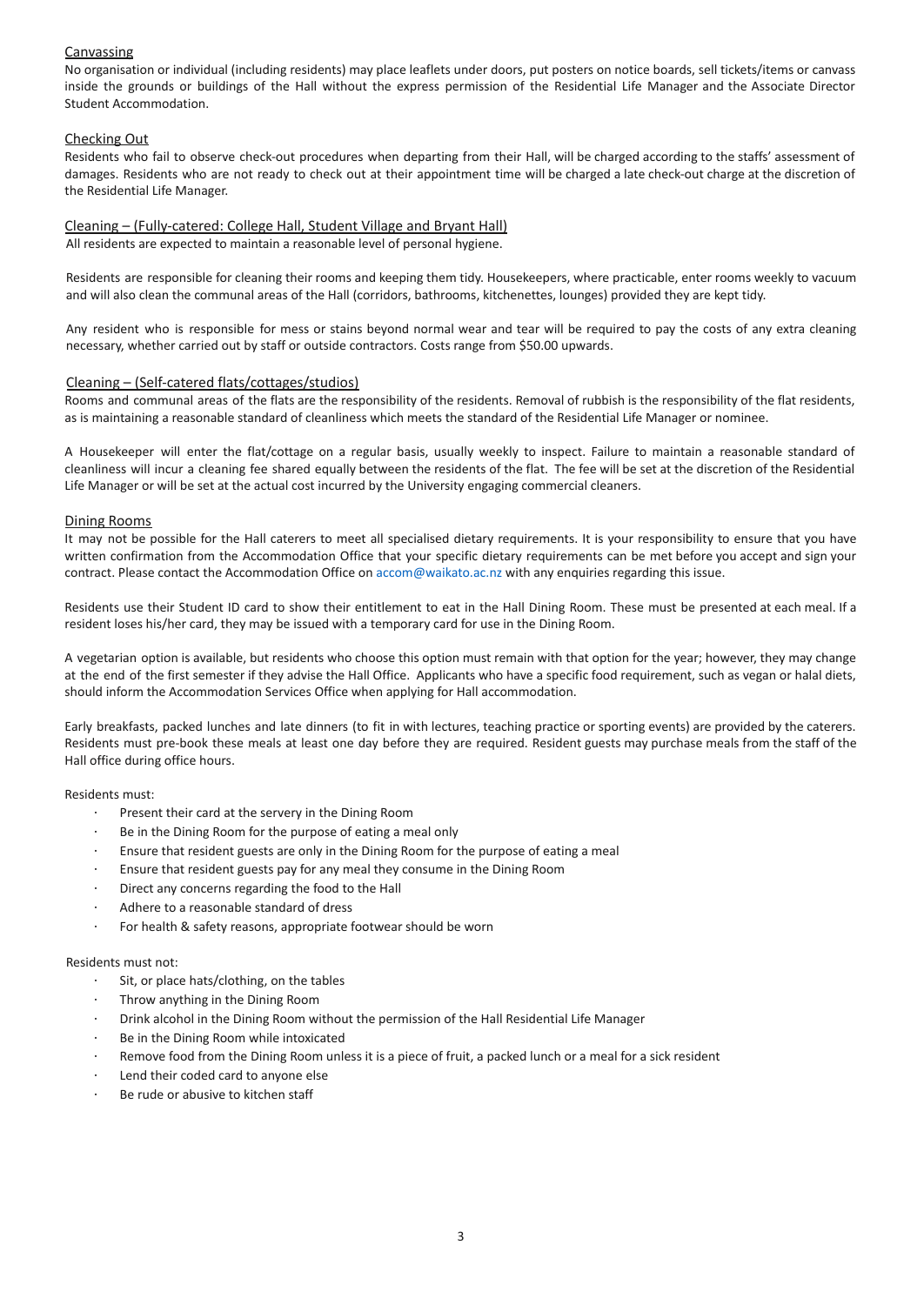### Electrical Appliances

Residents may have televisions, videos, stereos, radios, alarm clocks, computers and hair dryers in their rooms.

If you bring your own computer, we recommend you use a surge protector.

Electric blankets are permitted, provided they have a current safety certificate issued by a qualified electrician within the last six months.

Residents are not permitted to use heaters, irons, toasters, grills, microwaves, fridges, rice cookers, cooking appliances or any other electrical appliance (apart from those listed above) in their rooms. **Special approval for a fridge, in specific circumstances, has to be obtained from the Residential Life Manager.**

#### Electricity Accounts (Self-catered Orchard Park, Bryant Hall)

Residents of the self-catered Orchard Park and Bryant Hall are allocated a set amount of electricity usage each month. Cottages that exceed their allocation will be invoiced for the additional usage.

Electricity accounts will be invoiced on the 20<sup>th</sup> of each month. Residents must pay the account in full by the 1st of the following month. Payment can be made online through the accommodation portal or by, EFTPOS or credit card at the Accommodation Office. The first instance of late payment of an electricity account will result in a warning letter being issued. Late payment of any subsequent electricity account will incur an instant 10% penalty charge on the overdue amount.

#### Fire Evacuation

College Hall, Student Village,Bryant Hall, and Silverdale Apartments are safeguarded by fire hoses, fire extinguishers and smoke alarms, which are connected to a fire protection system, i.e. sirens, in each block. The Orchard Park cottages and studios are safe-guarded by smoke alarms, (not connected to fire service),and fire extinguishers.

Halls are required to hold fire drills each year. In the case of a fire or fire drill, the bells or sirens will activate continuously. Residents must comply with the directions given by the Fire Wardens (Hall staff) and proceed outside as quickly as possible. Residents must not re-enter the building until the "all clear" is given by the Fire Service and Fire Warden. Any resident who does not comply with fire regulations or fire evacuation procedures will face disciplinary procedures.

Residents must not misuse smoke alarms, fire signs, fire extinguishers, fire hose reels, fire sirens, fire "break glass" boxes or fire exit doors. If anyone is caught tampering with any of these items, the cost of repair will be charged to them. Replacement fire signs and replacement "break glass" is charged at replacement cost. Any Resident responsible for a fire alarm being activated through negligence or unauthorised electrical equipment will be charged the Fire Service callout. Residents are warned that the cost could be over \$1,000 for Fire Service callouts.

#### Glass

Collections of glass can be a health hazard. Any accumulation of bottles (other than in the glass recycling bins) will be reported to the Residential Life Manager who will decide whether the bottles are to be removed. If bottles are required to be removed a charge of up to \$50.00 will be made against the residents/floor.

#### Grounds

We take pride in keeping the grounds and gardens at their best. The University ground-staff maintain the lawns, gardens and trees (some trees have been identified as protected and residents may be asked to take care around them).

Residents can help keep the grounds tidy by placing their glassware, boxes and rubbish in the receptacles provided.

Picnic tables are provided for your enjoyment, but no other Hall furnishings are permitted to be used outside.

#### Keys/Cards

Residents are issued with a set of keys (metal and/or electronic). Residents are responsible for all their keys/cards and must not lend them to anyone. Should a resident misplace their keys/card, or have their keys/card stolen, a replacement set can be obtained from the Hall Office. Residents will be given a period of time (two weeks maximum) to locate the keys and then charged for the replacement set if the keys are not found.

Replacement keys/cards will be charged at replacement cost. Flats residents will be charged the cost to rekey the whole cottage if this is required for safety reasons.

Residents who request staff to open their locked door on multiple occasions will be charged a \$10 callout fee. The number of free lockouts is set by the Residential Life Manager.

#### Kitchenettes

College Hall, Bryant Hall and Student Village fully-catered facilities have kitchenettes equipped for residents to prepare hot drinks. Fire regulations prohibit the use of any other electrical equipment in these areas. Kitchenette areas are not to be used for other purposes, such as washing clothes.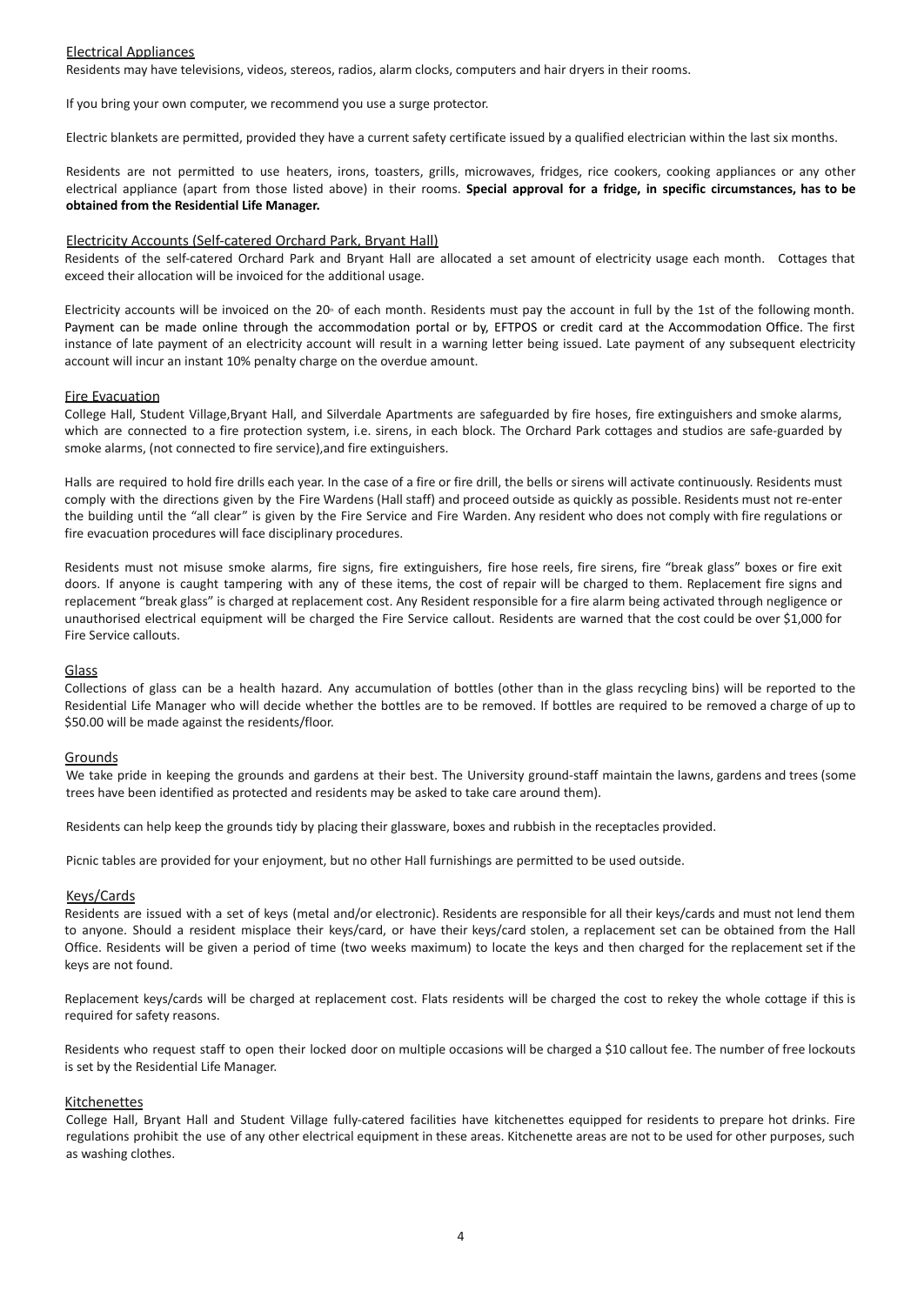## Insurance

Residents are responsible for their belongings and the security of their rooms. Residents are advised to take out insurance on personal belongings they bring to the Hall and also on bicycles, motorcycles and cars, even if they are not stored on the premises. The University of Waikato takes no responsibility for any damage to, or the theft of, personal property, bicycles, motorcycles or cars.

#### Internet Provision

The University of Waikato provides Halls of Residence students with a free internet wireless connection through a 'best effort' service. The service does place some limits on 'excessive' usage in accordance with the University's internet usage policy for students. This policy also places restrictions on 'inappropriate' content usage. For further information on this matter please see the University ITS policy documents.

#### Laundry Facilities

Each Hall has a laundry for residents only, equipped with washing machines, dryers, irons and ironing boards. Washing machines and dryers are token operated. Tokens can be purchased at the Hall office vending machine.

Outside clothes lines are available at College Hall, Orchard Park and Bryant Hall cottages.

#### **Linen**

A bed and mattress protector are provided in all Halls bedrooms. Students can either choose to bring their own linen (some beds are king singles) or purchase a linen pack (includes duvet inner, pillow, sheet set, duvet cover set and towels).

#### Lock up

At 10.00pm each evening the Residential staff on duty go through all Hall buildings and ensure the buildings are secure for the evening, that all smoke doors are closed, all visitors have left and all residents are quiet and settled for the night.

### Maintenance

Damage to residents' rooms and around the Hall must be reported to the Hall Office or duty staff as soon as it is discovered. No charge will be made for any damage that is considered to be normal wear and tear. Any damage that is considered to have been made deliberately or negligently will be charged to the individual(s) who caused the damage. Any damage charges which remain unpaid to the Hall Office after 10 days will incur a 10% penalty charge and will become an official debt to the University. If such individual(s) cannot be identified, damages will be charged across the entire Hall/Block.

Residents are not permitted to attempt any repairs, maintenance or renovations. Maintenance staff or contractors are permitted access to residents' rooms to make repairs during normal Office hours. In urgent situations or emergencies this could be at any time.

#### Missing Items

The cost of any Hall items missing from a resident's room or flat will be charged to the resident/s concerned. The cost of any items missing from other areas of the Hall will be charged to the individual(s) responsible. If individual(s) cannot be identified, costs will be charged across the entire Hall.

#### Narcotics and Drugs

Residents are not permitted to sell, use or bring any illegal drugs or drug paraphernalia into any of the University of Waikato Halls of Residence or on to the University Grounds. Any breach of this may result in a termination of residency and referral to the police.

### **Noise**

Residents and their guests must not:

- · Make any noise that disturbs other residents or neighbours at any time. Excessive noise will result in disciplinary action, which may include instant fines or community service, and/or confiscation of sound equipment for a period of time (see stereos and boomboxes).
- Make any noise that violates the noise ban during examinations or study breaks

# Noise and Alcohol Ban

A noise and alcohol ban starts on Monday of the last week of semester lectures and continues until the end of the exam period. Noise violations or consumption of alcohol during this time will result in an instant \$10 -\$40 fine depending on the extent of any noise and the time at which it was made. No warnings will be given during the ban. Repeated or excessive noise occurrences will result in further disciplinary action.

#### Orchard Park and Scotland Place Couples

The student and their partner will be expected to adhere to the Halls of Residence Rules and Regulations and Orchard Park House Rules as set out in the Orchard Park Handbook. The Student resident is responsible to ensure that their partner adheres to the Halls rules and regulations.

Orchard Park has limited couple's accommodation for University of Waikato students who are studying full-time and are coming with their partner who may or may not be studying at the University of Waikato.Couples will be part of the wider Orchard Park community, and opportunities to be involved with activities and events are available to both the student and their partner.

Preference for couples accommodation will be given to international students to assist the transition to life and study in New Zealand, with the benefit of accessible pastoral support provided under the Education (Pastoral Care of Tertiary International Learners) Code of Practice 2021.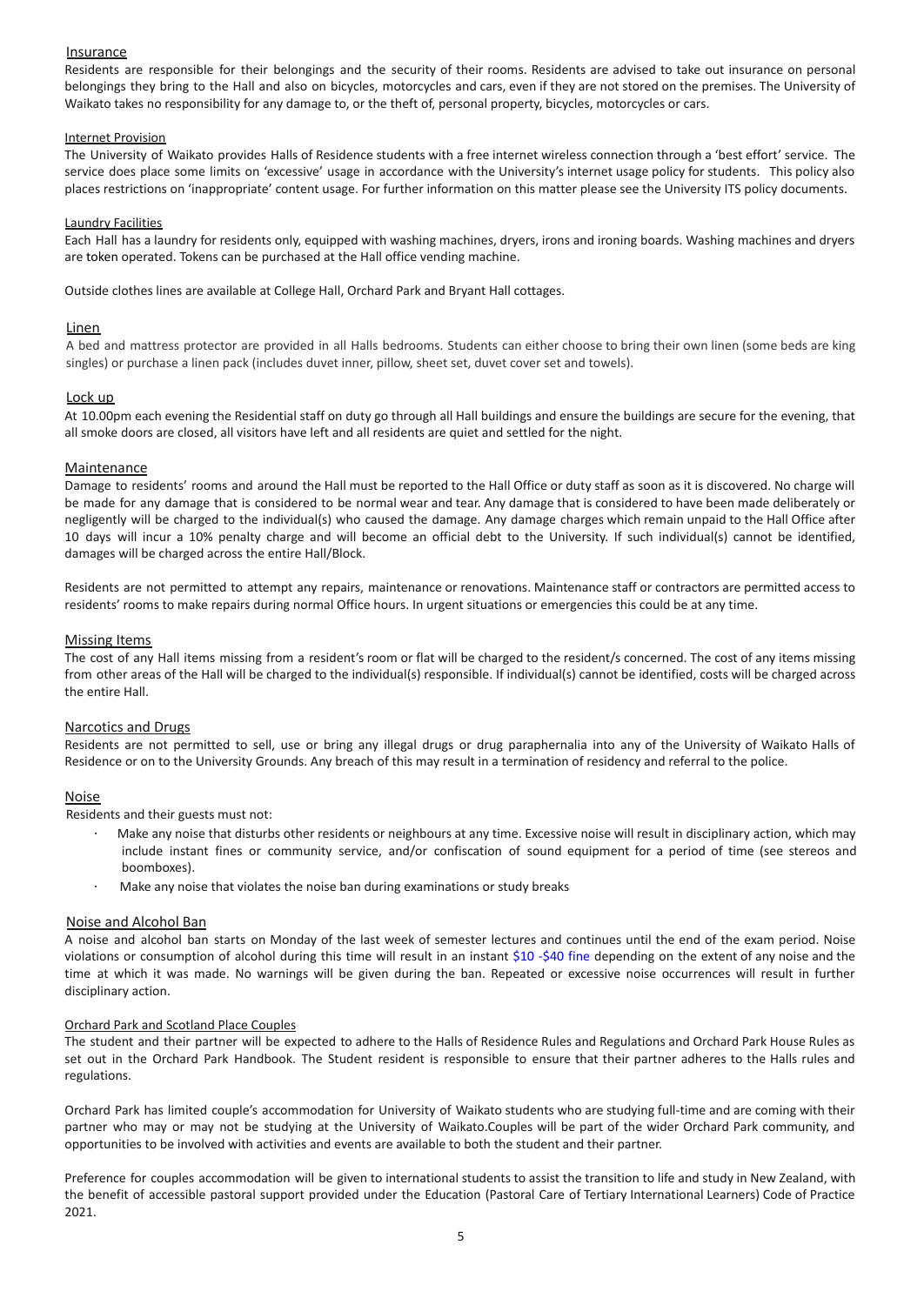# Out of Bounds

The servery and kitchen areas of the Dining Room, the boiler rooms, service rooms, and all roof tops, ledges and balconies of all buildings are out of bounds to residents and guests at all times.

# **Parties**

No parties are permitted in the Halls of Residence at any time.

## Pets

Pets (except goldfish in bowls) are not permitted in residents' rooms or within the Hall residential buildings.

## Privacy

In accordance with the Privacy Act, 2020 s22 Principle 11(1)(f)(ii), the University may share private information, in confidence, with relevant University staff, emergency services and a resident's emergency contact when essential to prevent or lessen "serious harm" to an individual or another individual residing in any of its Halls of Residences owned by the University, or operated on its behalf. This is compliant with the University's duty of care obligations under the Education (Pastoral Care of Tertiary and International Learners) Code of Practice 2021.

### Room Changes

A student may be required to change room / block due to maintenance or refurbishment.

A student may also request to change room / block during their stay at the discretion of the Residential Life Manager. If approval is given, then a \$50.00 room change fee will be changed.

### Residents' Rooms

Residents are expected to accept full responsibility for their allocated room and its contents. Residents must not use sellotape, adhesive or drawing pins on the walls or woodwork. The furniture in a resident's room must not be removed from the room. Bedding must not be removed from the room. Rooms must be kept tidy to a reasonable standard or left in a state not hazardous to Housekeeping staff.

The Residential Life Manager reserves the right to relocate Hall residents at any time during the year, at his/her discretion.

### Rubbish

Any resident who has more than a rubbish bin load of waste, or glass waste, must take it to the Hall waste bin and/or recycling bins. If rubbish is required to be removed from a residents room a charge of \$50.00 will be made.

### **Security**

Residents must:

- Provide their own insurance for belongings and record the serial number(s) of any electronic items.
- Ensure the door to their allocated room is locked at all times when vacant.
- · Ensure the access doors to their accommodation building is locked at all times.
- Assist the Residential Assistant by reporting anybody or anything suspicious.
- Challenge any strangers in the blocks and offer to accompany them to their destination.
- Report any theft or crime immediately to the Hall Office or duty staff.

### Residents must not:

- Wedge any doors open to prevent them from being locked.
- Tamper with, or disconnect, any door closers, or fire alarm.
- Lend their keys to anyone.

Parking on campus is available, however, the University of Waikato can not guarantee the safety of vehicles due to the openness of the campus to the public. Residents bringing cars onto campus do so at their own risk.

Campus Security is available 24 hours a day by calling 07 838 4444 to deal with difficulties or safety issues which might arise on campus.

### Smoking (including vaping)

The University of Waikato is a "Smoke Free" campus which means that no smoking and/or vaping is permitted in the buildings or on the grounds at any time, this includes smoking and/or vaping in a vehicle parked on University grounds. For the means of definition of the term "smoking" the University's' policy states "smoking means the inhalation of smoke or vapour produced by any ignited plant product, electronic nicotine delivery system, electronic cigarette (e-cigarette) or personal vapouriser (vaping), whether delivering nicotine or not" In addition to any other action the University may take, if you smoke inside your room or in any other area in the Halls buildings you will be fined a \$300.00 penalty and cleaning charge.

### Stereos and Boomboxes

Residents are permitted to bring stereos and/or boombox into the Hall but must bring a set of headphones with them. If any resident's stereo or boombox causes continual noise difficulties within the Hall they will be dealt with under the Hall disciplinary proceedings. Under the Noise Policy, no resident should "make any noise that disturbs other residents or neighbours at any time". Any resident whose stereo or boombox is continually disrupting others or is noisy will be confiscated by the Residential Life Manager for a period pending a decision to determine whether the offending equipment should be removed from the Halls.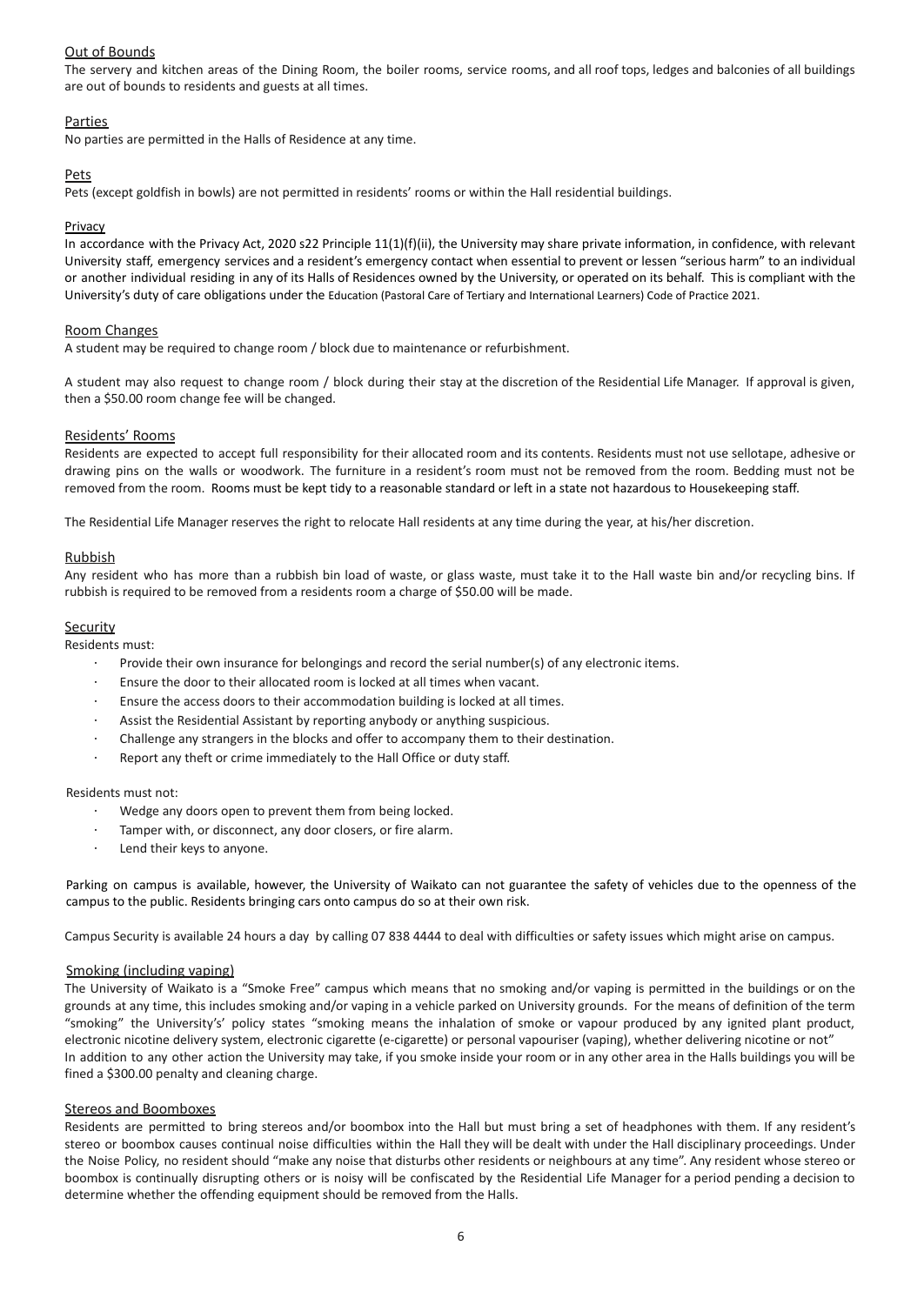# Visitors

No visitors under the age of 16 years will be permitted in the Halls after 5:30 pm and must be accompanied by a parent or guardian.

Visitors to the Hall includes any person who is not a resident of that particular Hall.

#### QR Code scanning is mandatory.

Visitors must be registered following the Halls visitor registration process. Residents are required to complete the Guest Registration google form for all their guests to the Halls. This form will request their guest's vaccination pass be sighted as verification of vaccination status prior to the guest being approved entry to the Hall.

All visitors to a Hall are at the discretion of the Residential Life Manager. Each guest must be registered with the Hall office Mon-Fri and with the Duty RA at weekends.

Between 6.00 – 10.00pm a resident may have up to two visitors, who must be registered at the office, for whom they are fully responsible for their visitors' behaviour. Residents must not allow their visitors' to invade the privacy and security of other residents or breach the Rules and Regulations. Visitors are only permitted until 10.00pm every night.

#### Visitors Staying Overnight

Residents' guests are allowed to stay in the Hall at the discretion of the Residential Life Manager. A fee will be charged to the Hall Resident. Overnight guests must be registered with the Hall office Mon – Fri by 5pm and with the Duty RA at weekends by 6pm. Overstayers will be trespassed and any fees payable will be the responsibility of the resident. During the period when the Noise and Alcohol Ban is in force no visitors will be permitted to stay overnight.

#### Weapons and explosives

Residents may not bring any weapons into the Halls. This includes replica guns, BB guns, swords, replica swords, martial arts weapons, hunting and ceremonial knives. Residents may not bring or use explosive devices or fireworks around the Hall.

### Wellbeing Checks and Room Entry

Staff members will only enter a resident's room, without permission, to carry out pastoral care responsibilities and/or to prevent serious harm and/or to ensure student wellbeing. Staff will perform wellness checks, manage health and safety and enforce house rules relating to noise or prevent any illegal act affecting the wellbeing of any individual or other(s) in the Hall community, pursuant to the purposes of Part 5,27, Process4 (1) c.of the *Education (Pastoral Care of Tertiary and International Learners ) Code of Practice, 2021*.

Staff may also enter your room to carry out maintenance or repair work. Staff will always knock on your door several times, and announce that they are hall staff. If no answer is given they will then enter your room to carry out the work required. Staff will always lock your bedroom door when they leave your room

# Disciplinary Procedures

The Director of Student Services has instructed the Residential Life Manager to maintain Hall discipline and to manage breaches of the Rules and Regulations on a day-to-day basis. More serious or repeated breaches will be referred to the Associate Director Student Accommodation, Accommodation Manager (or delegated authority) or the Director of Student Services. All Halls of Residence students are also required to adhere to the University of Waikato *Student Code of Conduct* policy.

1 Breaches of the Rules and Regulations will result in disciplinary procedures. Breaches include, but are not limited to, if a resident:

- a. Harasses or discriminates against others
- b. Threatens to harm, or harms, anyone
- c. Vandalises or damages or fails to respect the property of any resident or Hall property
- d. Causes major disruption to other residents of the Hall
- e. Misuses or tampers with signs, fire extinguishers, fire hose reels, fire "break glass", sirens or fire doors or smoke detectors
- f. Tampers with, or disconnects, any door closers
- g. Makes any noise which disturbs residents or neighbours at any time
- h. Makes any noise which violates the noise ban during examination and study periods.
- i. Fails to take responsibility for guests or has more than two guests between 6.00 10.00pm
- j. Has a guest staying without approval of the Residential Life Manager
- k. Throws any object in the Dining Room or out a Hall window
- l. Plays sport in any of the buildings of the Hall
- m. Uses alcohol excessively or irresponsibly
- n. Consumes alcohol outside of a bedroom in the fully catered residences, or outside of a self-catered flat
- o. Possesses any alcohol that is not permitted to be consumed in the Halls
- p. Supplies alcohol to any resident or visitor who is under 18 years of age
- q. Conducts or is present at a party anywhere in the Halls
- r. Behaves in a manner, possesses games, apparatus or product or engages in any activity that encourages unsafe drinking practices
- s. Consumes alcohol or is in possession of an open alcohol vessel outside of 6.00pm-10.00pm
- t. Possesses or uses any weapon or explosives
- u. Possesses, uses or supplies any narcotic or drug that is illegal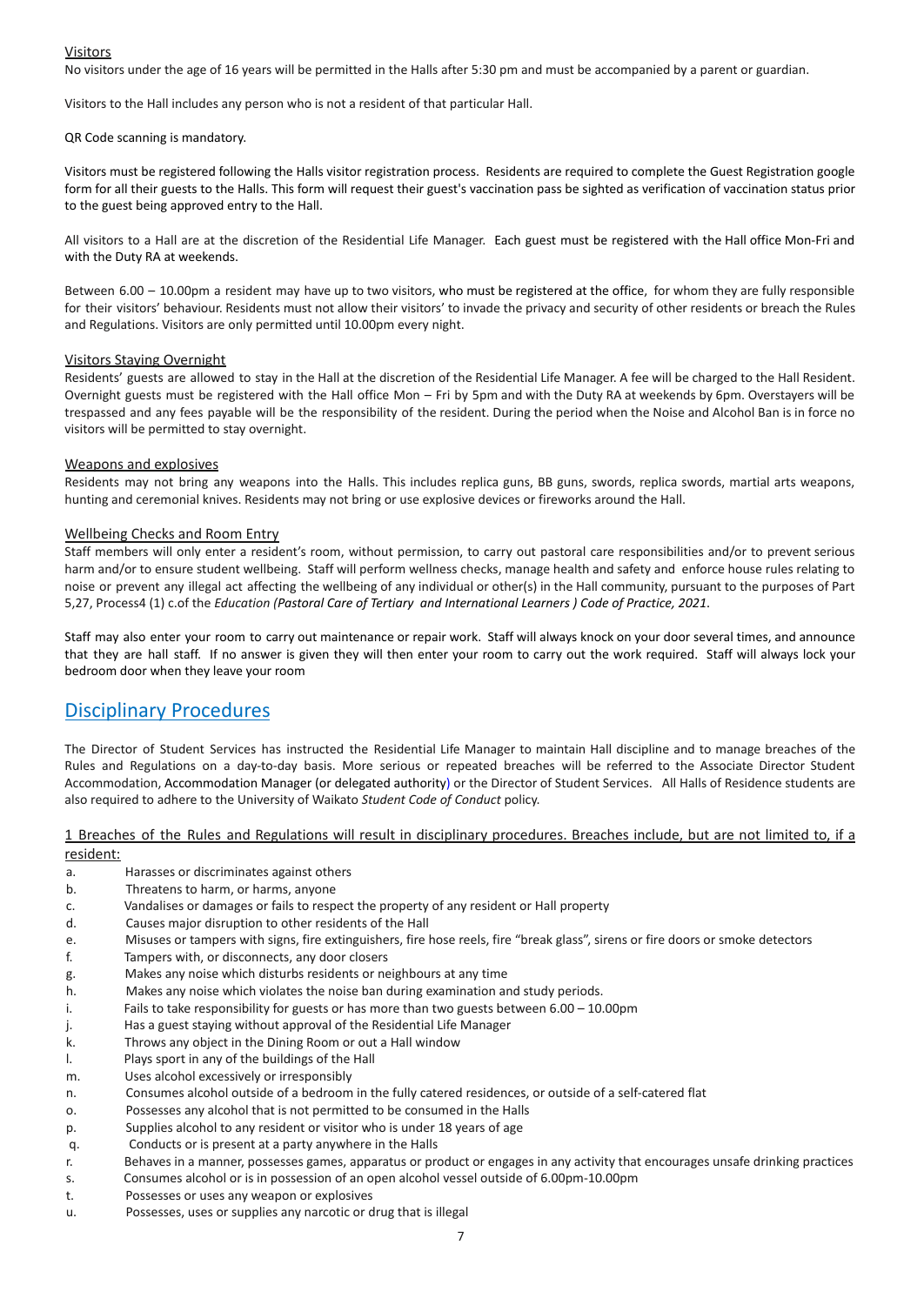- v. Tampers with any other resident's mail
- w. Accumulates an unacceptable amount of glass
- x. Obstructs staff or repeatedly fails to comply with a reasonable request issued by staff
- y. Exhibits any other behaviour that warrants intervention
- z. Is in possession of any Halls or other personal, public or private property without express permission
- aa. Posts inappropriate or offensive material on social media
- bb. Breaches the University of Waikato Code of Student Conduct
- cc. Breaches any University of Waikato regulations.

# 2 Summary Jurisdiction

Summary jurisdiction is the process we have for dealing with breaches of the Rules and Regulations where either the Residential Life Manager or Accommodation Manager, Associate Director Student Accommodation (or delegated authority) will individually obtain and hear evidence, arrive at a judgement, and within the terms of the Rules and Regulations, impose a penalty. Allegations of gross misconduct are referred to the Director of Student Services.

Summary jurisdiction process includes

- a. Residents will be informed of any alleged breach of the Rules and Regulations
- b. Residents will be provided with an opportunity to respond, either in writing or in a face to face meeting. A support person may accompany the resident to any such meeting so long as that support person has no involvement in the alleged breach of the Rules and Regulations or subject to any other discipline matter.
- c. The Residential Life Manager, Associate Director Student Accommodation (or delegated authority) or Director of Student Services will determine whether a resident has breached any of the Rules and Regulations based on:
- 1. The evidence provided by all parties involved
- 2. Any other evidence, written or oral, that he or she may seek or accept at his/her discretion provided that this evidence is disclosed to the resident and that he or she is given the opportunity to comment on it
- d. Penalties may include suspension of residency, termination of residency, fines, behavioural contracts, being asked to make and apology, transfer between Halls, being asked to perform one or more tasks around the Halls, i.e. community service, or any other penalty appropriate to the breach.

# 3 Appeals

Any disciplinary outcome imposed by a Residential Life Manager, Accommodation Manager, Associate Director Student Accommodation or Director of Student Services may be appealed.

An appeal may be made only on one or more of the following grounds:

- a. That the process used for addressing the alleged misconduct was unfair
- b. That the decision reached was manifestly at odds with the evidence
- c. That the remedy imposed was manifestly at odds with the misconduct

d. That significant new evidence has become available that could not reasonably have been obtained and presented during the initial process and that could have a material effect on the outcome.

An appeal must be in writing and made within 14 days of the date on which the relevant decision was formally notified. The appeal must be submitted to the Director of Student Services, in the case of appeals against a decision by a Residential Life Manager or the Associate Director Student Accommodation, and to the Senior Deputy Vice-Chancellor in the case of an appeal against a decision by the Director of Student Services.

If after following the appeal process, a student remains unsatisfied with the result, then a student may make an appeal through the Education (Pastoral Care of Tertiary and International Learners ) Code of Practice 2021. Please also see below section 'Making a Complaint or Appealing a Decision' (see Section 3).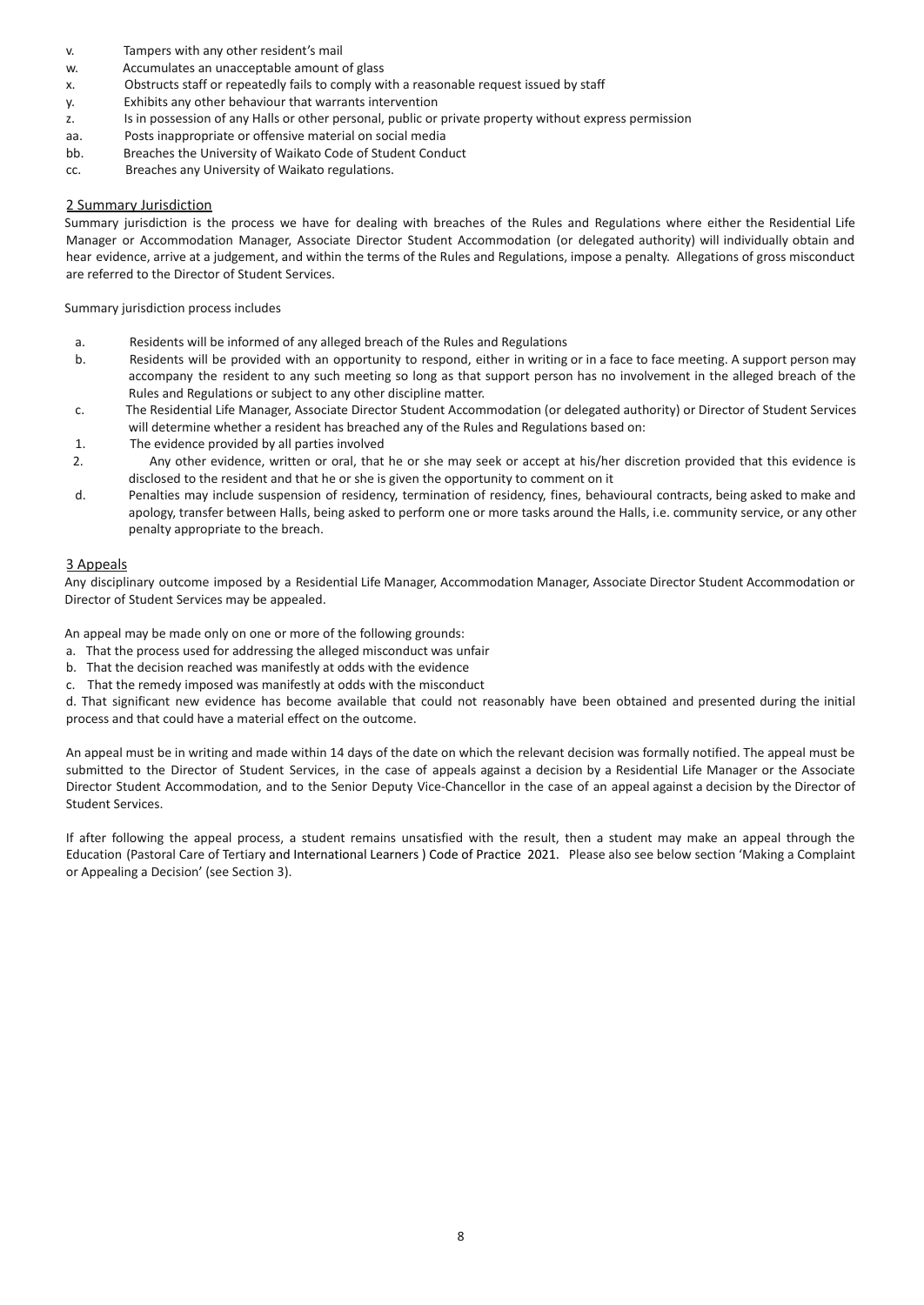# **Section 2: Request to Terminate Residential Contract**

A resident must apply to the Hall Residential Life Manager to terminate their Resident Contract. The Manager will discuss the matter with the resident and provide the resident with the correct form to apply to terminate their Resident Contract. The reason for wanting to terminate will be kept strictly confidential.

#### **A Resident's Contract may be terminated under the following conditions:**

#### **a. If the resident withdraws from The University of Waikato.**

The resident must give the Residential Life Manager four weeks' notice, in writing, of their intention to leave the Hall once they have withdrawn from the University.

The resident must pay (or make an agreement to pay with the Accommodation Services Office) the balance of their outstanding accommodation fees, plus four weeks' notice before vacating the Hall. The contingency deposit will not be refunded.

#### **b. If the resident finds a suitable replacement to take their place in the Hall.**

The replacement student must not already have a place in a University of Waikato Halls of Residence.

The replacement student must complete The University of Waikato Halls of Residence Application Form and provide a character reference.

The vacating resident must set up an appointment with their Hall Residential Life Manager to introduce the replacement student. The Residential Life Manager will decide if the replacement student is to be accepted as a resident of the Hall.

If the Hall Residential Life Manager does not accept the replacement student another replacement student must be sought by the resident.

If the Hall Residential Life Manager accepts the replacement student, a date for the vacating resident to leave the Hall and the replacement student to enter the Hall will be decided upon.

The replacement student must make arrangements with the Accommodation Services Office to pay the contingency deposit, administration fee, halls activity fee, optional extras and accommodation fees.

The vacating student must pay or make arrangements with the Accommodation Services Office to pay the balance of their outstanding accommodation fees before vacating the Hall. Accommodation fees will be charged up to the date the replacement student enters the Hall. The contingency deposit will not be refunded to the vacating student.

#### **c. On compassionate grounds, discretionary grounds, or any other grounds which are beyond the resident's control.**

Residents must apply to the Residential Life Manager to terminate their Resident's Contract. The reason for wanting to terminate will be kept strictly confidential.

It is expected, where reasonable and practicable, that a resident will have utilised the appropriate support services prior to applying for termination of their accommodation contract on compassionate grounds. Evidence of this process may be requested as a component of the application outcome decision.

The decision to terminate the Resident's Contract must have the approval of the Residential Life Manager.

#### **Decisions and Costs**

The decision to terminate the Resident's Contract must have the approval of the Associate Director Student Accommodation (or the Associate Director Student Accommodation's nominee).

If approval is given to terminate the Resident's Contract, the resident must pay, or make an agreement to pay with the Accommodation Services Office, the balance of their outstanding accommodation fees before vacating the Hall.

In most situations four weeks notice will be required and the contingency deposit will not be refunded. Any resident whose contract is terminated must return their keys to the Hall Office or they will be charged for re-keying.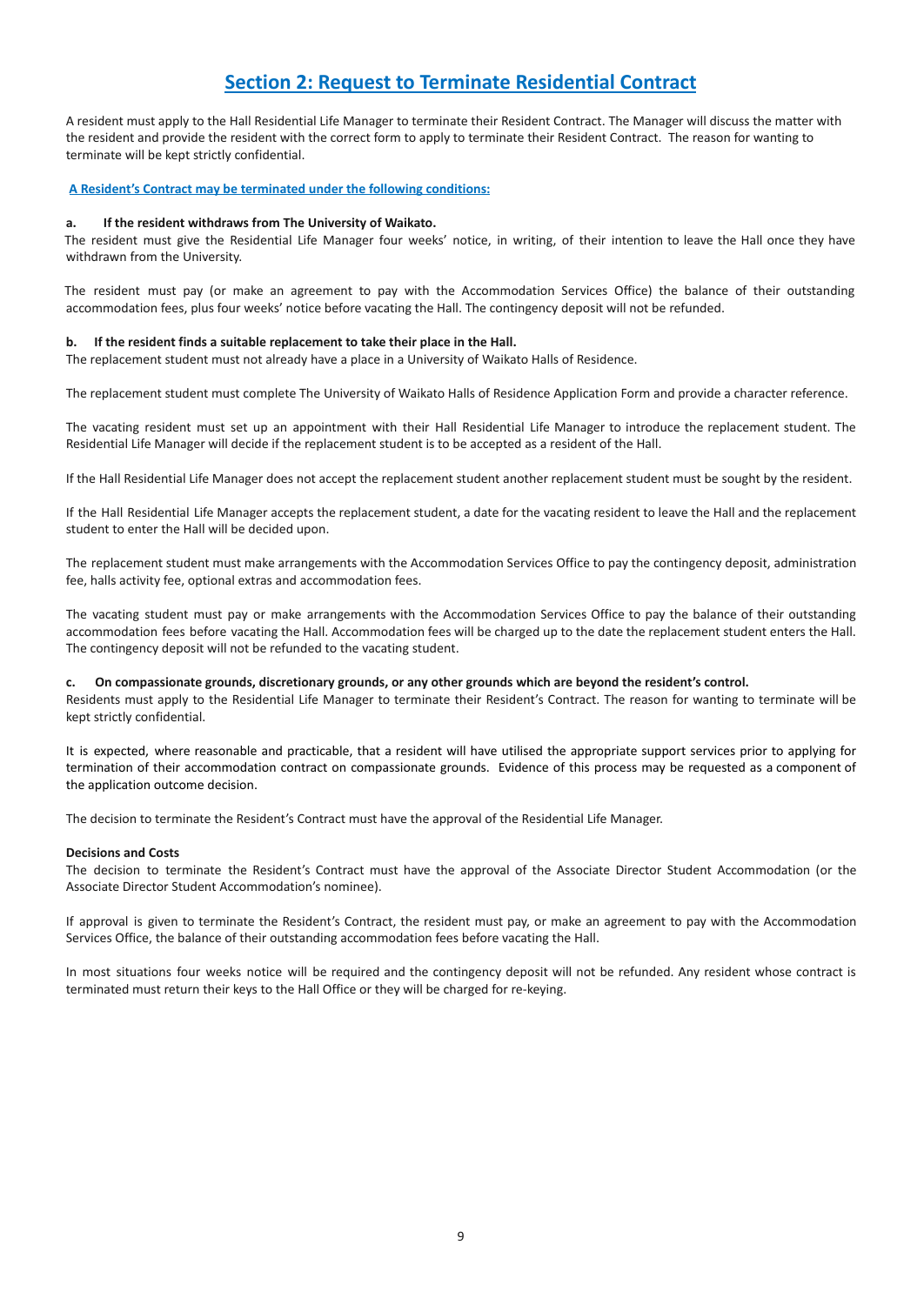# **Section 3: Regulations**

# Suspension or Termination of Resident Contract

The Director of Student Services may suspend a resident from the Hall or terminate a resident's contract under the following conditions where a resident:

- a. Commits a serious breach of the Halls of Residence Rules and Regulations.
- b. Compromises the safety or security of the Hall and/or of other resident(s).
- c. Is deemed to be a serious risk to herself/himself.
- d. Is found with illegal or dangerous substances in the Hall.
- e. Commits an illegal offence.
- f. Has an infectious disease and (in the opinion of a doctor) is a risk to others.
- g. Fails to pay their accommodation fees by the due date, or fails to meet alternative payment arrangements as organised with the Accommodation Office.
- h. Is not able to demonstrate a commitment to their programme of study.

If a resident is suspended, alternative accommodation may be provided (if appropriate). If alternative accommodation is not appropriate, accommodation fees may be refunded for the period of the suspension.

If a resident's contract is terminated, a trespass order may be issued.

# Acute/Serious Mental Health Issues

Students living in the Halls of Residence must demonstrate an ability to live independently and without unreasonable effect upon other residents living around them.

The University has a responsibility to ensure that the working environment for its Halls residential staff is a safe and suitable work setting.

The Halls do not have the in-house staff expertise or staffing resources to provide care for residents with serious mental health challenges including acute suicidal ideation. In these situations, advice is sought from appropriate mental health professionals regarding the resident's wellbeing and ongoing care requirements.

If a resident is at risk to themselves or others, then their emergency contact person will be contacted to inform them of the situation, as allowed under the Privacy Act 2020 and as legislated under the E*ducation (Pastoral Care of Tertiary and International Learners) Code of Practice 2021.*

If in the opinion of the Director of Student Services; a resident is a serious risk to themselves or others, and/or is unable to live independently, and/or is requiring a level of staff support beyond the expertise and/or resourcing of the Halls staff; then the Director of Student Services may suspend the resident's contract until such time as the resident's level of wellbeing has significantly improved to allow for independent and safe living within the Halls of Residence environment.

# The Privacy Act 2020

The University of Waikato adheres to the Privacy Act 2020.

As stated in The University of Waikato Halls of Residence Application Form, resident applicants are advised that the Accommodation Services Office and the Hall Residential Life Manager may use the information provided on the application form (and any other forms) in accordance with the Privacy Act 2020 as detailed in The University of Waikato Enrolment Form.

The Associate Director Student Accommodation, Accommodation Manager and/or the Residential Life Manager will, if necessary for the safety and/or well being of any resident, contact the nominated emergency contact provided by the resident - as also detailed in the . Education (Pastoral Care of Tertiary and International Learners) Code of Practice 2021.

Under the Education (Pastoral Care of Tertiary and International Learners) Code of Practice 2021 residents must provide the Accommodation Service with their nominated person contact details.

For residents 17 years and under the Halls management reserves the right to contact the parents or guardians, if it is deemed necessary.

The Privacy Act can be viewed online at[https://www.legislation.govt.nz/act/public/2020/0031/latest/LMS23223.html](http://www.legislation.govt.nz/act/public/1993/0028/latest/DLM296639.html)

# Access to Personal Information

Residents who sign The University of Waikato Halls of Residence Resident's Contract agree to allow:

- · The Hall Residential Life Manager, Accommodation Manager, Associate Director Student Accommodation, Accommodation Services Office, Halls Administrators access to their assessment and examination results, building access card usage, frequency of University internet usage and dining room meal card usage.
- The Accommodation Services Office staff to access, use and store any information regarding their Enrolment, Student Loan, Student Allowance or Scholarship payments.